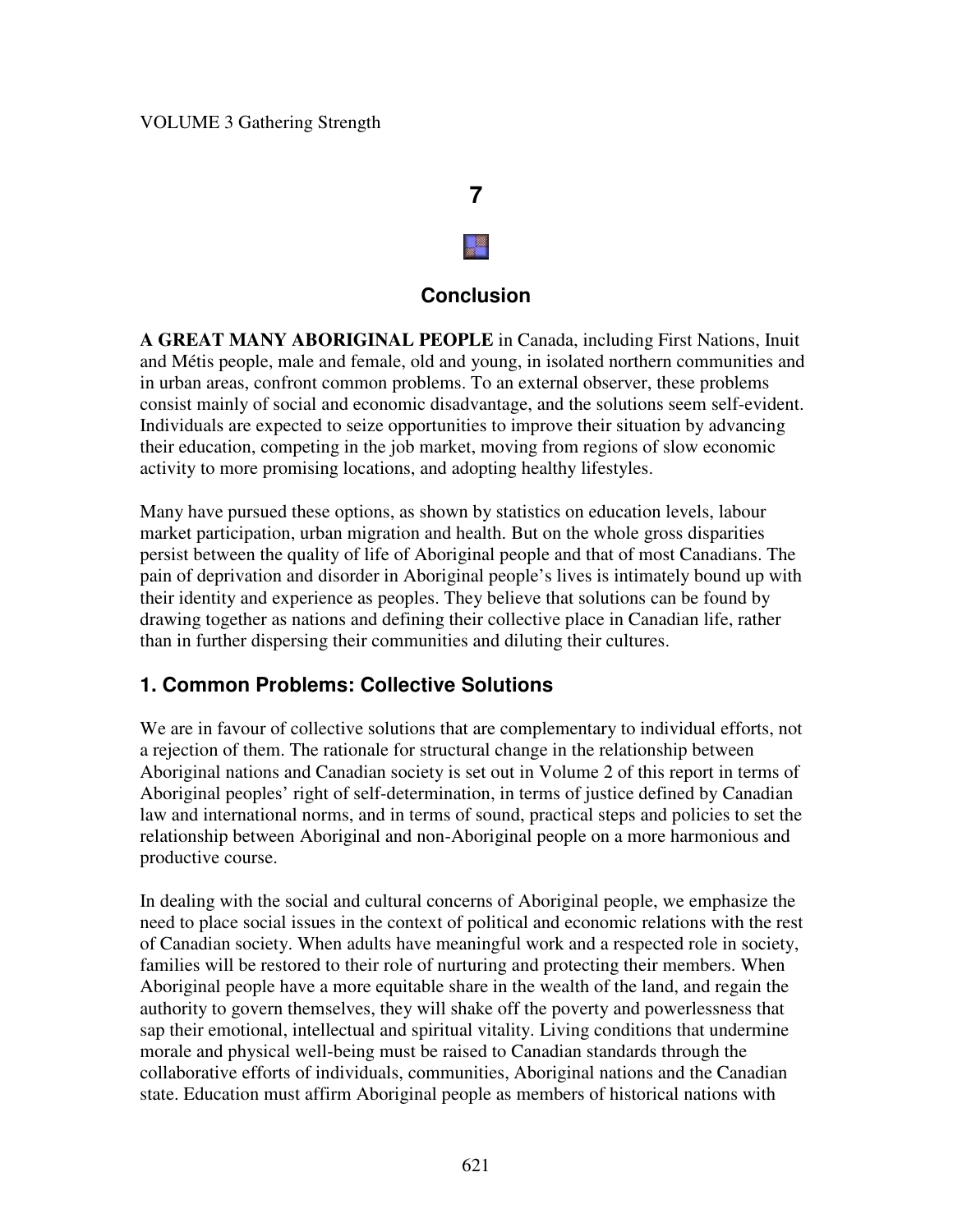distinctive cultures, while equipping them to reach out and participate in a global society. The authentic self-expression of Aboriginal people, as individuals and collectivities, must be heard in councils and public media and seen in history books, art galleries and on ceremonial occasions, signalling that the phase of displacement and denial of their presence in Canada has been put behind us forever.

Ideals of equality and respect have appeared consistently in public discourse on Aboriginal policy for the past 25 years. <sup>1</sup> A review of various policy sectors shows, however, that changes in the situation of Aboriginal people relative to the rest of Canadian society have been minimal, halting and, in some areas, retrogressive. Fundamental change will require decisive action, which we believe can be achieved best through recognition of Aboriginal jurisdiction to enact laws and implement policy, with appropriate agreements to harmonize the actions of Aboriginal, federal, provincial and territorial governments.

The social policy sectors discussed in this volume are of vital concern to the life, welfare, identity and culture of Aboriginal nations. We anticipate that these will be among the first areas where Aboriginal governments will exercise authority. It will take time to put selfgovernment agreements in place, however, and the pace of change will vary in different nations, depending on their degree of political development. We therefore see change proceeding on three fronts:

1. negotiations to establish the scope of self-government and the institutional structures through which it will operate within the Canadian federation;

2. transitional measures mandated under the proposed recognition and government act; and

3. policy reform within existing federal, provincial and territorial jurisdictions.

The recommendations in this volume apply in any of these situations. They are based on the premise that Aboriginal people must have the authority to define their problems, establish goals, and mobilize and direct resources, whether these resources are found within their nations and communities or in federal, provincial and territorial government programs.

## **2. Traditional Culture and Institutions of Self-Government**

Aboriginal self-government will have as its core purpose the affirmation and conservation of Aboriginal cultures and identities as fundamental characteristics of Canadian society. It will allow Aboriginal nations and communities of interest to develop institutions that reflect a distinctive world view and diverse forms of social organization. (For more detail, see Volume 2, Chapter 3, where we identify three principal models of self-government — public governments, Aboriginal nation governments, and communities of interest.) Self-government will also be the vehicle for negotiating adaptations in mainstream institutions that serve Aboriginal citizens. It therefore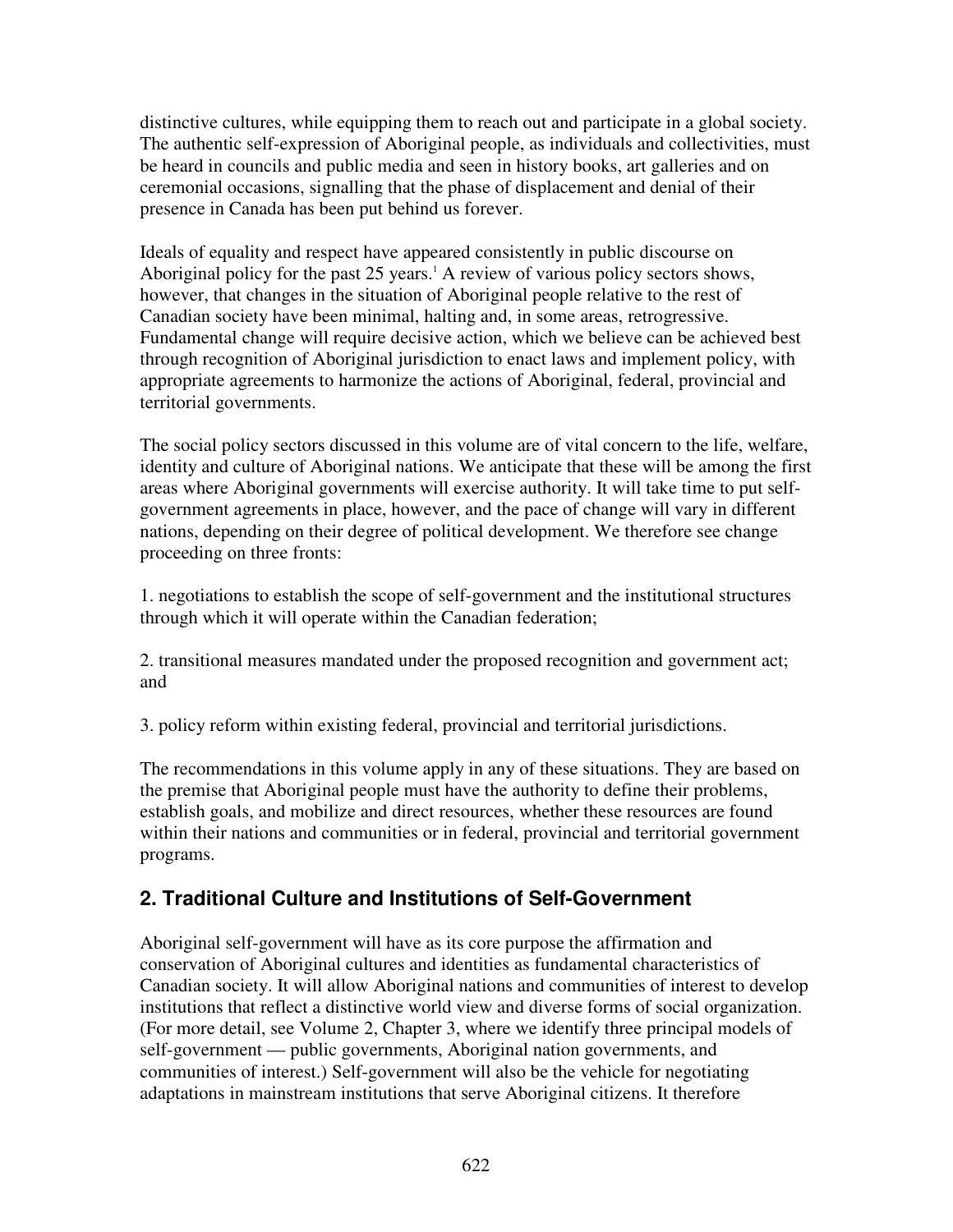represents a reversal of the intent to 'civilize' and assimilate that drove public policy on Aboriginal affairs for over a century.

It should be understood that self-government does not mean bringing Aboriginal nations into line with predetermined Canadian norms of how peoples should govern themselves. It is the reinstatement of a nation-to-nation relationship. It is the entrenchment of the Aboriginal right of doing things differently, within the boundaries of a flexible *Canadian Charter of Rights and Freedoms* and international human rights standards.

The prospect of Aboriginal peoples pursuing their economic, social and cultural development in ways they freely determine <sup>2</sup> will raise the spectre in some minds of Aboriginal communities as backwaters of under-development, indifferent to the benefits of modernization and forever subsidized by government. This image fits better with the present reality — after more than a century of enforced assimilation — than with the perceptions Aboriginal people have of their cultures and the role their traditions will have in charting a future course.

Aboriginal peoples have survived for millennia because their cultures are dynamic and able to adapt to changing circumstances. This openness to change does not negate their traditional view of reality — that life manifests itself in repeating patterns, in the cycle of days and seasons, and in the universal experience of birth, maturation, decline, death and new birth. Life is not a linear journey in which humanity progresses to ever higher levels of enlightenment. It is a circle, with natural and spiritual laws established from the foundation of the world, and with lessons human beings have been learning throughout thousands of years of history. A good life, a fulfilling life, is gained through knowledge and ethical choice; it is not dictated by technology. A hunter in the bush can learn and abide by natural law — or violate it recklessly. An engineer can build electricitygenerating devices in a way that respects the right of all creatures to share the environment — or disregard those rights. So an Aboriginal person who is instructed in and lives by traditional wisdom can live a traditional life in the bush or in the city. People who adhere to traditional ways are not hostile to change and growth; they resist systems and relationships that negate their understanding of natural and spiritual law. (For more discussion of Aboriginal cultures and their relevance to contemporary issues, see Volume 1, Chapter 15.)

Aboriginal people criticize services delivered by agencies external to their nations and communities as culturally inappropriate. Recognition of their nations' jurisdiction over social policy will pave the way for them to devise and legislate their own institutions. This will make room for creativity that does not flourish easily in the context of minority initiatives in mainstream institutions. Some nations have mature institutional arrangements in place already and require only recognition of their role in relation to other laws and authorities in Canada. Other nations will take a cautious approach, testing their capacities in specific initiatives before attempting comprehensive institutional development; still others will continue to look to mainstream institutions to meet their needs.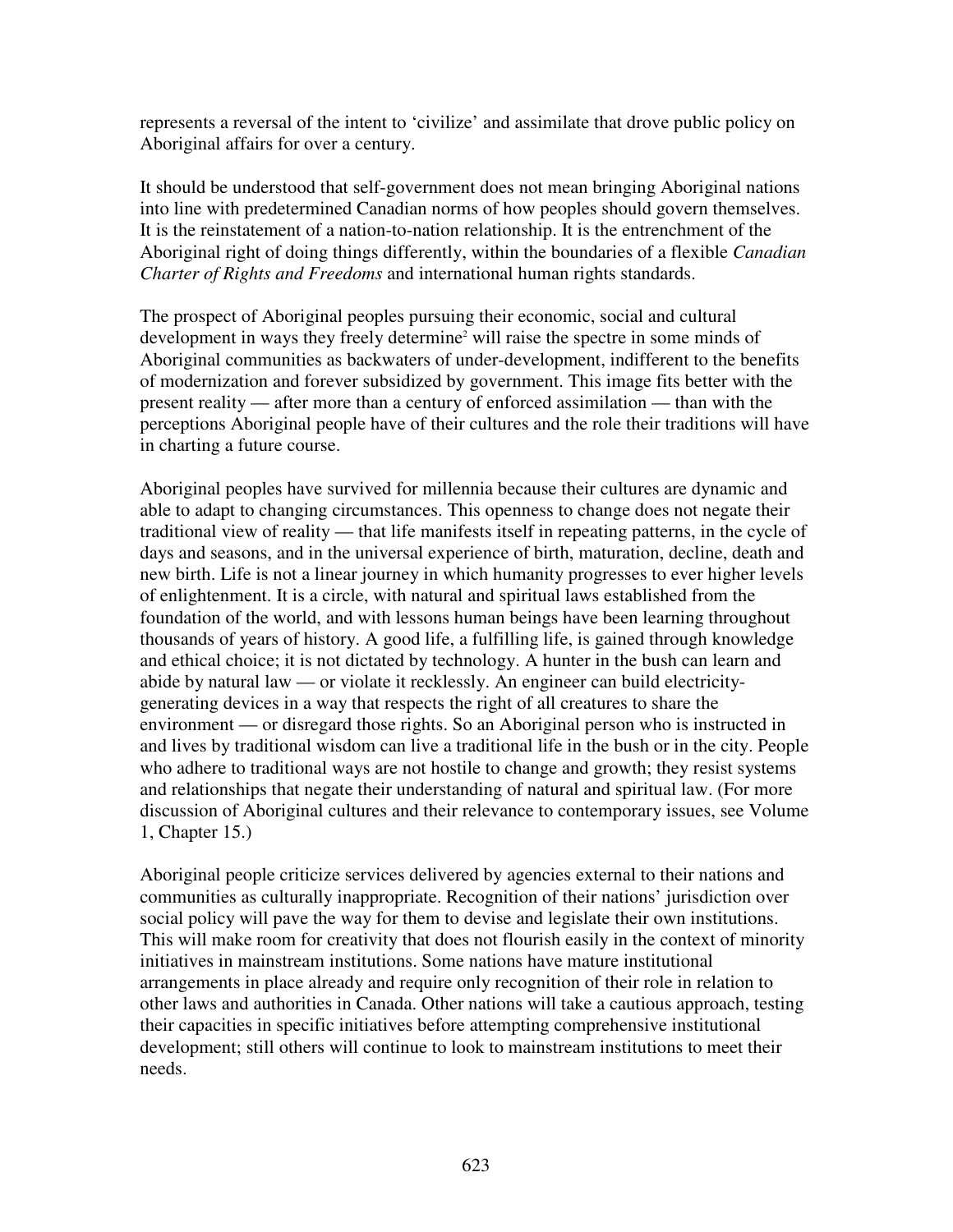Distinct institutions will respond to social needs in family support, health and healing, housing, and education and will encourage cultural expression. They will honour traditional knowledge, work out new applications of old wisdom, and synthesize these with insights from mainstream science and institutional practice. The methods of problem solving developed in Aboriginal institutions will provide reference points for what is possible and desirable in mainstream services. Aboriginal institutions will not only deliver services but sustain cultures and identities in the twenty-first century.

While recognition of Aboriginal jurisdiction and development of Aboriginal institutions are central to social change, the needs are so urgent that reforming social policy within existing jurisdictions, and laying the groundwork for transition to self-government, must proceed without delay.

# **3. Policy Reform and Transition**

Aboriginal nations will be able to exercise authority in core areas of jurisdiction while new or renewed treaties are being negotiated. During the transition, community services will be delivered variously by new institutions mandated under Aboriginal authority; by agencies mandated by federal, provincial and territorial governments but directed by Aboriginal people; and by mainstream institutions that have modified their approaches to provide culturally appropriate services. While structural change is being negotiated, there is an urgent need to implement new approaches that will

1. assign a priority to social policy development;

2. adopt an integrated approach across policy areas and between different governments and government departments; and

3. create space for Aboriginal initiative.

# **3.1 Social Policy as a Priority**

Political and legal reforms will be successful only if they make life better for the ordinary Aboriginal person. This was made very clear in our hearings, where Aboriginal people told us repeatedly that the healing of individuals, families, communities and nations must accompany self-government. Women, in particular, said that social concerns often seemed to be overshadowed by political priorities. At the Special Consultation on Suicide Prevention (convened by the Commission in Ottawa on 7 June 1993), Joey Hamelin of the Métis National Council declared, "Suicide is as important as the constitution."

Political change is essential to progress toward resolving social problems. However, progress should also be seen as an immediate priority and a powerful means of mobilizing the commitment of Aboriginal and non-Aboriginal people to support fundamental structural change. We have set out proposals for movement on social concerns in order to break down the paralyzing sense that problems are so entrenched and pervasive that nothing can be done. We amplify the voice of Aboriginal people,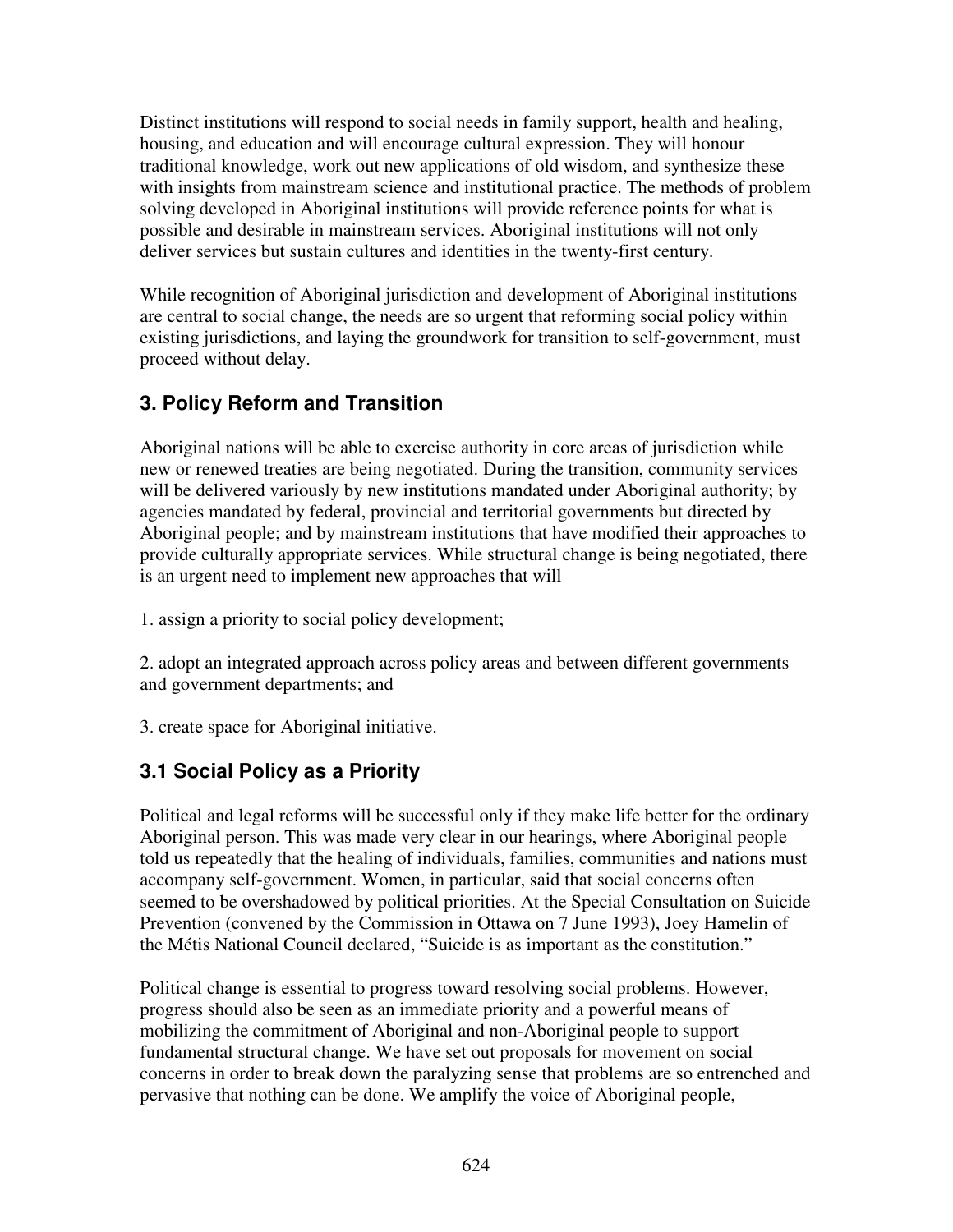particularly women, who urge their leaders and Canadian governments to recognize that social concerns deserve priority and to pursue action on social policy in concert with political change.

## **3.2 Integrated Approaches**

The way social and community services are organized now contributes to fragmentation of effort, gaps in program coverage and conflict between governments on the extent of their responsibility.

Aboriginal people say it is not helpful to categorize them as patients, parents, offenders, welfare recipients or drug abusers. They are whole human beings with strengths and weaknesses and, above all, the capacity to learn from experience how to use the resources in their environment to solve their problems. In conceptualizing the form of new Aboriginal service organizations, it will be important to avoid replicating a problemspecific group of services. Even under present regimes, however, the constraints on holistic program development can be eased. Healing centres under Aboriginal control and single-window access to adult education and training are examples of holistic services described in earlier chapters of this volume.

When services are being provided, different categories of Aboriginal status are the basis for different treatment. We maintain that, regardless of current distinctions, Aboriginal people share a common entitlement to have their presence as collectivities recognized and affirmed within Canada. They share certain experiences and needs, stemming from culture and history. Where access to appropriate services is restricted or denied because of legal status or place of residence, these inequities should be rectified. Where people experience disadvantaged living conditions because of historical policies that deprived them of resources or services, these disparities should be addressed. Where well-being is threatened by abusive or oppressive treatment implemented or permitted by misguided government policy, enriched services to counter the corrosive effects should be made available.

In Volume 4, Chapter 7, we examine the policy vacuum resulting from conflicts between federal and provincial governments over jurisdiction and responsibility for Aboriginal people living in urban areas. Social housing for off-reserve First Nations and Métis people is just one area where the various orders of government must collaborate to achieve improved levels of well-being.

Where Aboriginal governments with clear authority are established and recognized by federal and provincial governments, there is some prospect of escape from fragmentation, undercoverage and jurisdictional conflict. Even before self-government is implemented, authority and responsibility can be transferred to Aboriginal nations and to agencies mandated by Aboriginal governments and organizations. Conflicts between federal and provincial governments about the locus of responsibility for service delivery and funding support should be resolved promptly. In Volume 4, Chapter 7, we propose an approach for distributing responsibility between federal and provincial governments; even with this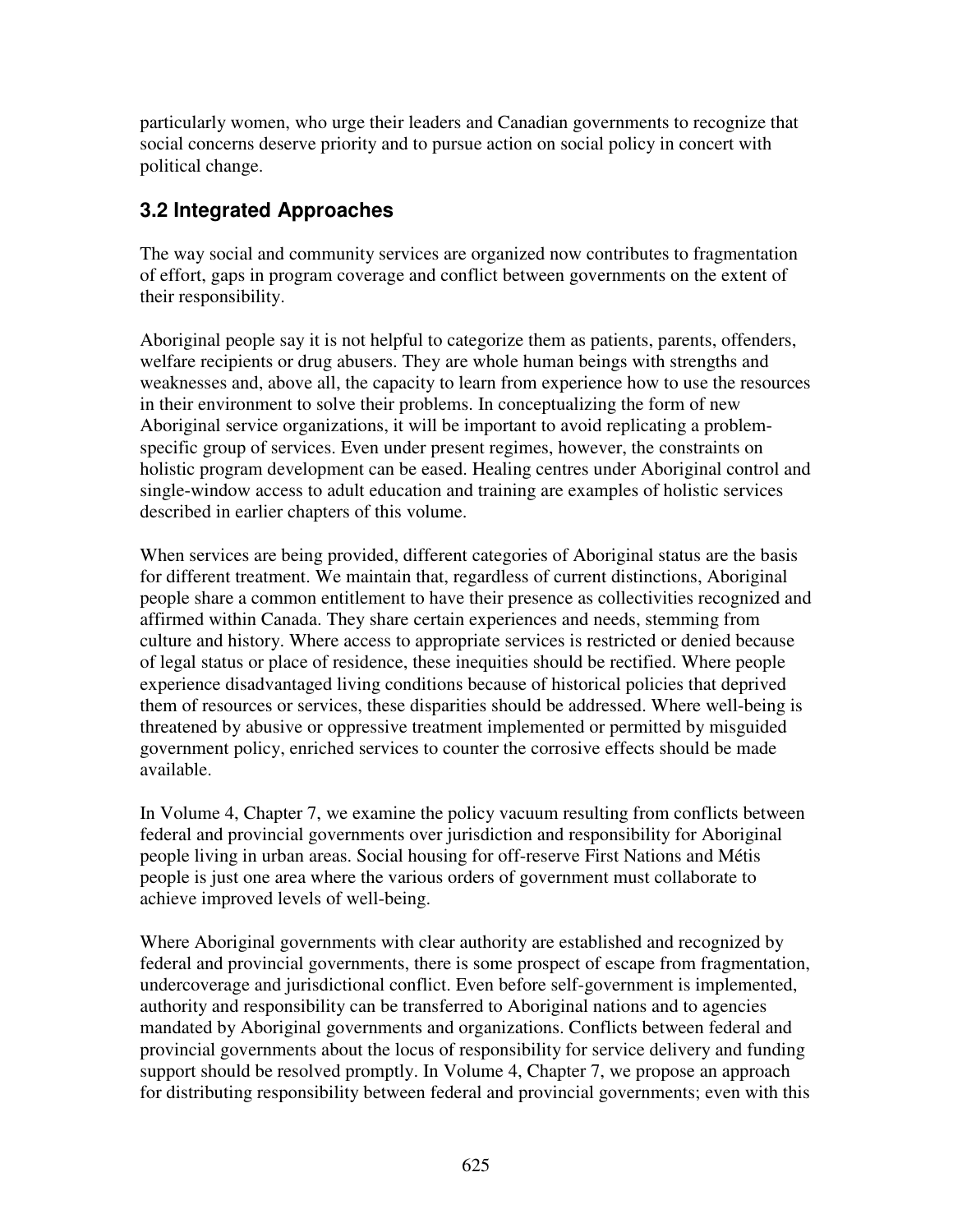approach, however, resolution of conflicts will require a firm commitment to cooperative effort.

# **3.3 Creating Space for Aboriginal Initiative**

There is currently a wealth of Aboriginal initiative and innovation in the field of community services. For example,

• language immersion and daycare involving parents, volunteers and elders in culturebased programming;

• healing circles promoting recovery from the lingering effects of violence;

• Aboriginal child and family services extending conventional limits of child welfare services;

• Métis housing corporations building a sense of community in urban centres;

• Aboriginal colleges and training institutes filling the gap between post-secondary education institutions and self-defined community needs; and

• a whole community engaged in planning a collective future after repeated displacement and years without a land base.

Many such innovations were reported in the foregoing chapters; many more are recorded in our hearings transcripts, briefs and research studies.

There is a widespread sense of anticipation among Aboriginal people that they are about to enter a new era, when their identities as peoples will be recognized, when they will regain control of their lives, and when their knowledge will count in decision-making councils. But their initiatives in social and cultural affairs are struggling for survival on the margins of institutional services that command stable support and professional recognition. Chief Gordon Peters expressed the sense of anticipation and the readiness to assume responsibility in the following words:

Across the board, a lot is going on right now. It is given different names and takes shape in different circumstances. Some call it healing; some call it regeneration. No matter what it is called, it is the same process — people taking control of their individual lives.

The route that we are going to follow is that we first need to take control of our individual lives, to be able to accept those things that are given to us by the Creator. Then we can talk to our families and then we can talk to our communities. It spreads out and continues until there is an understanding….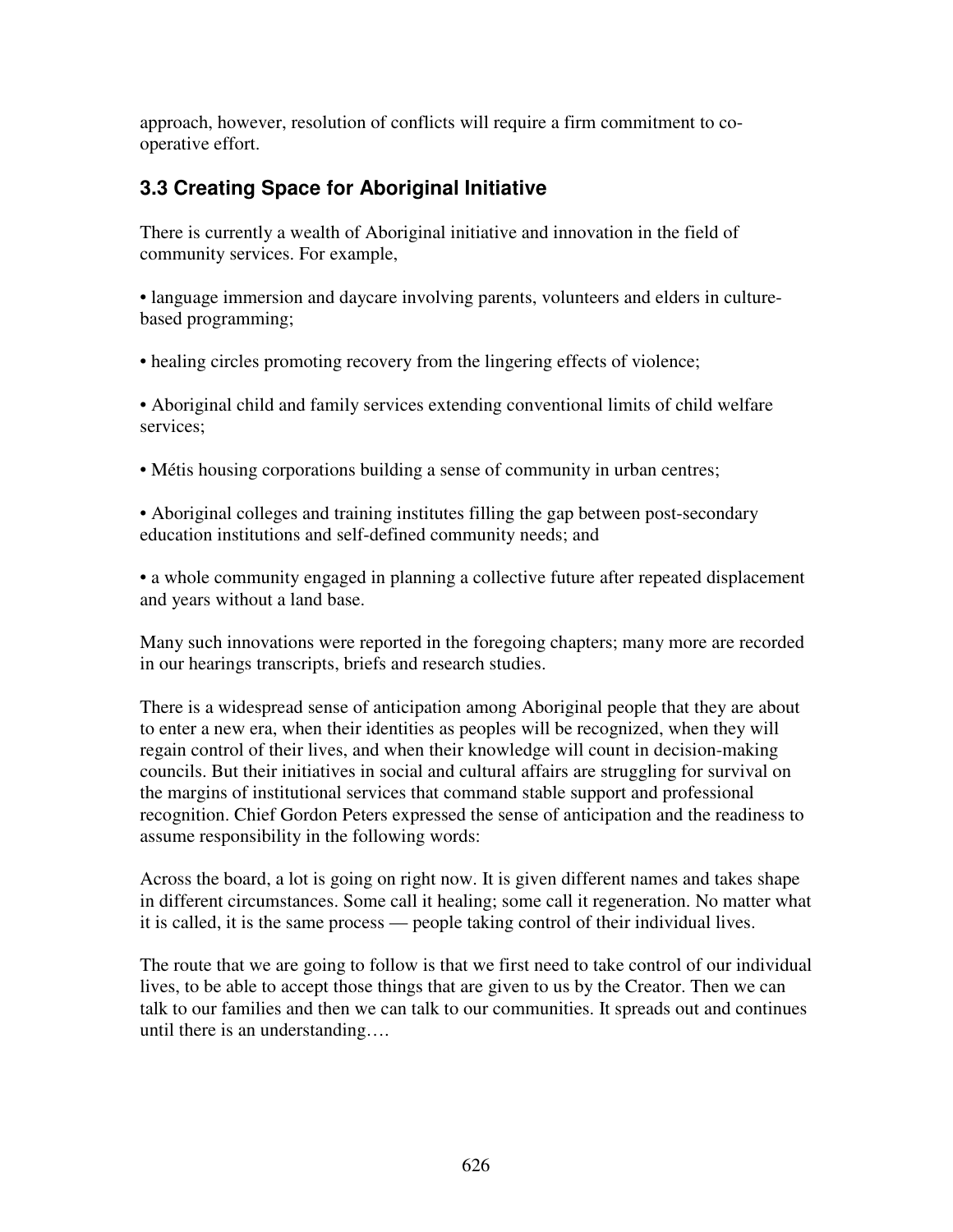That is when you start to have unity of people, as in the expression people coming to one mind. You won't find that in a legislative process, and you won't find it in the constitutional process.

Chief Gordon Peters Chiefs of Ontario Toronto, Ontario, 18 November 1993 \*

Leslie Knight spoke in Yellowknife of the process of rebuilding capacity that must occur, and the necessity of having the resource base to achieve the transformation:

Over the last few decades individuals and communities have almost been trained to seek solutions outside of themselves, to think that the best solutions will come from professionals, experts and agencies. I think there needs to be some retraining and some careful support of individuals and communities and groups to show them that they have the inherent skills to cope with many of the problems themselves, as long as there are appropriate resources and support given to them.

Leslie Knight Yellowknife, Northwest Territories 8 December 1992

The challenge for policy makers in the next decade will be to make room for Aboriginal initiative in the institutional life of Canada. Institutions mandated by Aboriginal governments will play a major role in extending the boundaries of what is possible. Mainstream institutions will have an equally important contribution in clearing the field for Aboriginal initiative and assuming a collegial rather than a supervisory role. Aboriginal-specific adaptations in mainstream institutions may serve as transitional forms on the way to self-directing Aboriginal institutions, or adapted services may become continuing features of Canadian life.

In some cases legislative changes by federal, provincial or territorial governments will be required to redistribute effort and resources and to provide stable support for Aboriginal initiatives. In other cases, existing programs and regulations can be adjusted to achieve the same ends.

## **4. Achieving a Balance**

The prospect that Aboriginal and non-Aboriginal people will operate separate institutions in some cases, share services in others, and help each other to devise the most effective means of meeting social needs harks back to the nation-to-nation relationship envisaged in treaties of peace and friendship. Non-Aboriginal people might describe the change as progress toward greater justice. Aboriginal people are more likely to describe it as a second chance to establish the balanced relationship never realized fully in historical encounters. The practical steps and the financial investment required to implement the new relationship are the subjects of Volume 5.